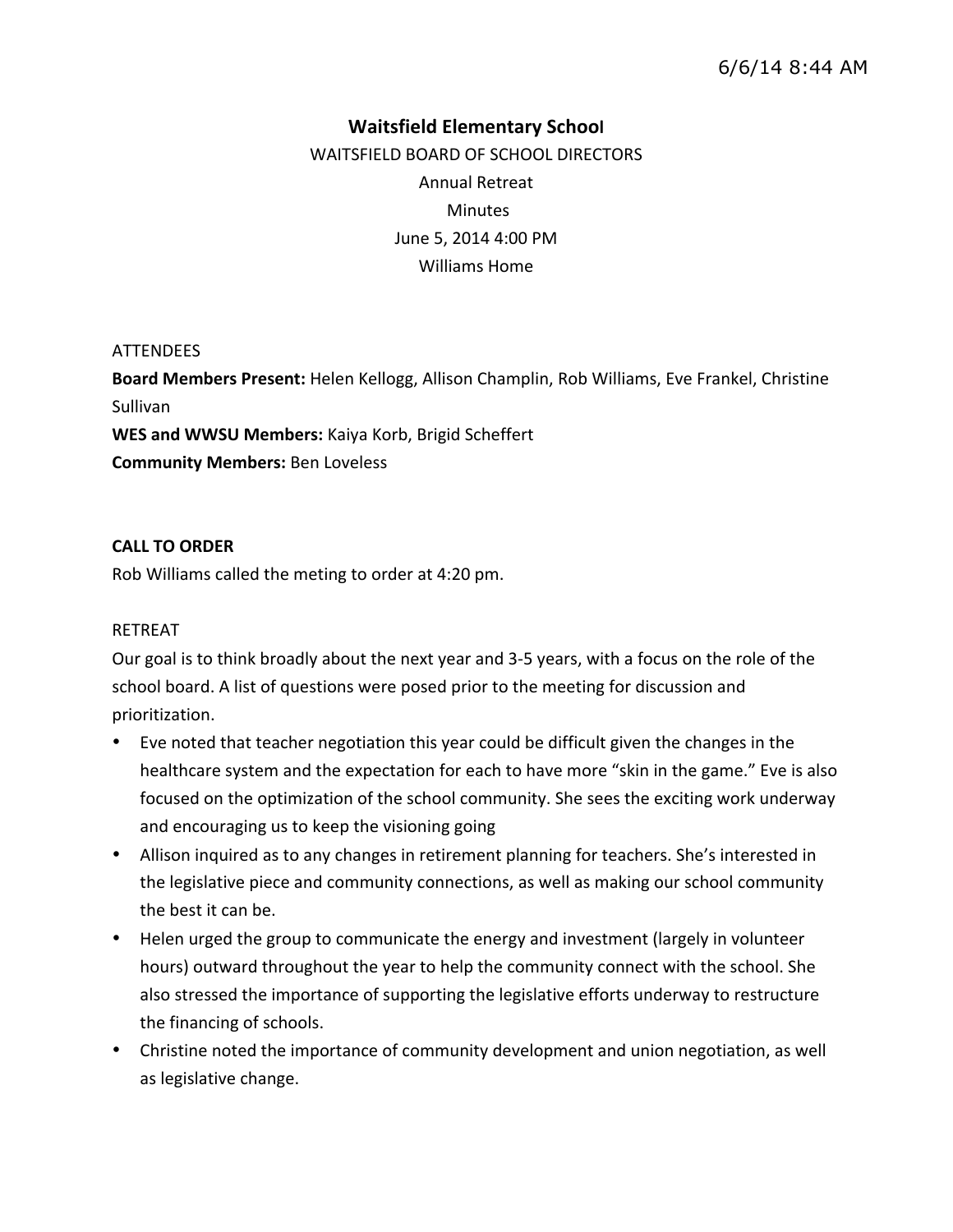- \* Brigid spoke to the full suite of negotiations scheduled for next year and the approach we'll take.
- Eve noted the importance of board attendance at staff meetings.
- Ben advocated for community involvement and specifically how and where money is spent. He and his wife work with the teenage population and sees the importance of a solid start for kids.
- Kaiya asked about reaching people who are seeking out information versus those who are not but who may have a sense of it being a good school. She recommends picking one of two messages and reinforce them throughout the year.
- Rob is focused on the school as a community learning center, the schools are drivers of quality of life and shape economic activity, the big picture K-12 and how we condition families to think about the full span of years, and finally the potential for a regular valley reporter column.
- Allison added that 5-6<sup>th</sup> graders could write the articles weekly. Kaiya added that the pictures would drive it, so we should ask kids to take pictures.
- Christine added that the school could host the Waitsfield Play group.
- There is a difference between the messages of the board (budget, legislative support) and the messages of the school. Recommendation:\*

Rob proposes that he and Eve continue on the legislative agendas (Rob Rosen's governance and Heidi Spear's finance). Kaiya asked Brigid about other legislative agendas that are moving forward and how we communicate that back to boards. Specifically Brigid confirmed that all towns are now required to provide pre-school programming for 3 and 4 year olds, up to 10 hours a week, with an option of choice. All day acre considerations become the driving force for participation. Brigid also noted that many well intentioned bills are passed without implementation plans or funding structures.

Negotiations – Helen will be the lead for negotiations with Christine as alternate. We will focus on a unified front on behalf of the whole board.

Community Outreach – Kaiya appreciated the role of authentic voice for kids, and having separate message and vehicle for the board. Christine noted the need for well interpreted/framed analysis for big school topics (Sheila Rivers on NECAP scores). Rob recommends a monthly calendar and cadence of communication messages.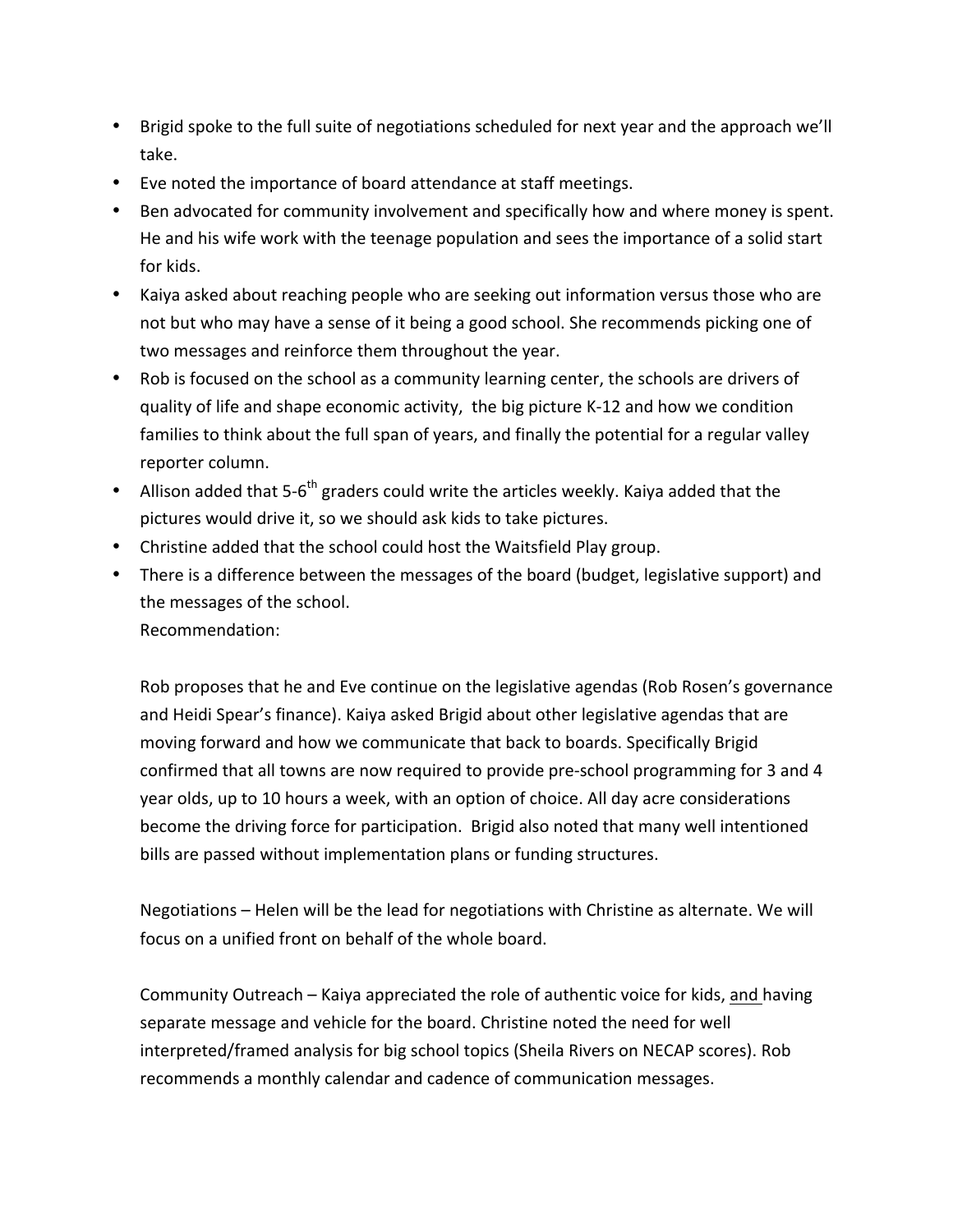## **APPROVAL OF MINUTES**

Eve Frankel made a motion to approve the May 19, 2014 minutes. Allison Champlin seconded and the motion was unanimously approved.

### **DISCUSSION**

**Audience and Written Communication:** none submitted.

# **ACTION**

Policy: Eve Frankel made a motion to approve the following policies en masse. Christine Sullivan seconded and the motion was unanimously approved.

- $\circ$  F10 Student Activities and Interscholastic sports
- F13: Admission of Resident Students
- F14: Admission of Non-resident Tuition Students
- F19-R: Limited English Proficiency
- $F21 R$ : Firearms
- F23 R: Participation of Home Study Students
- $F24 R$ : Hazing
- F26: Use of Seclusion and Restraint
- $F27 R$ : Pupil Privacy Rights

Eve Frankel made a motion to move for adoption at the June meeting, policy packet 4, as identified and listed on the agenda. Allison Champlin seconded and the motion was unanimously approved.

Tax Anticipation Note: The school needs to borrow to pay bills before the tax stream comes in. We are eligible to borrow the maximum amount and invest it for the duration of the note. If/where interest earned exceeds the costs of the note, we capture that income as a revenue stream. WES is eligible to borrow \$410K. Helen Kellogg made a motion to approve the tax anticipation note with Peoples United bank for \$410,000 for fiscal year 2015. Christine Sullivan seconded and the motion was unanimously approved.

Fuel Bids: The WWSU received several fuel bids. Michelle Baker recommends a 6000 gallon prepurchase from Gillespie at \$3.30 per gallon. Eve Frankel made a motion to authorize a 6000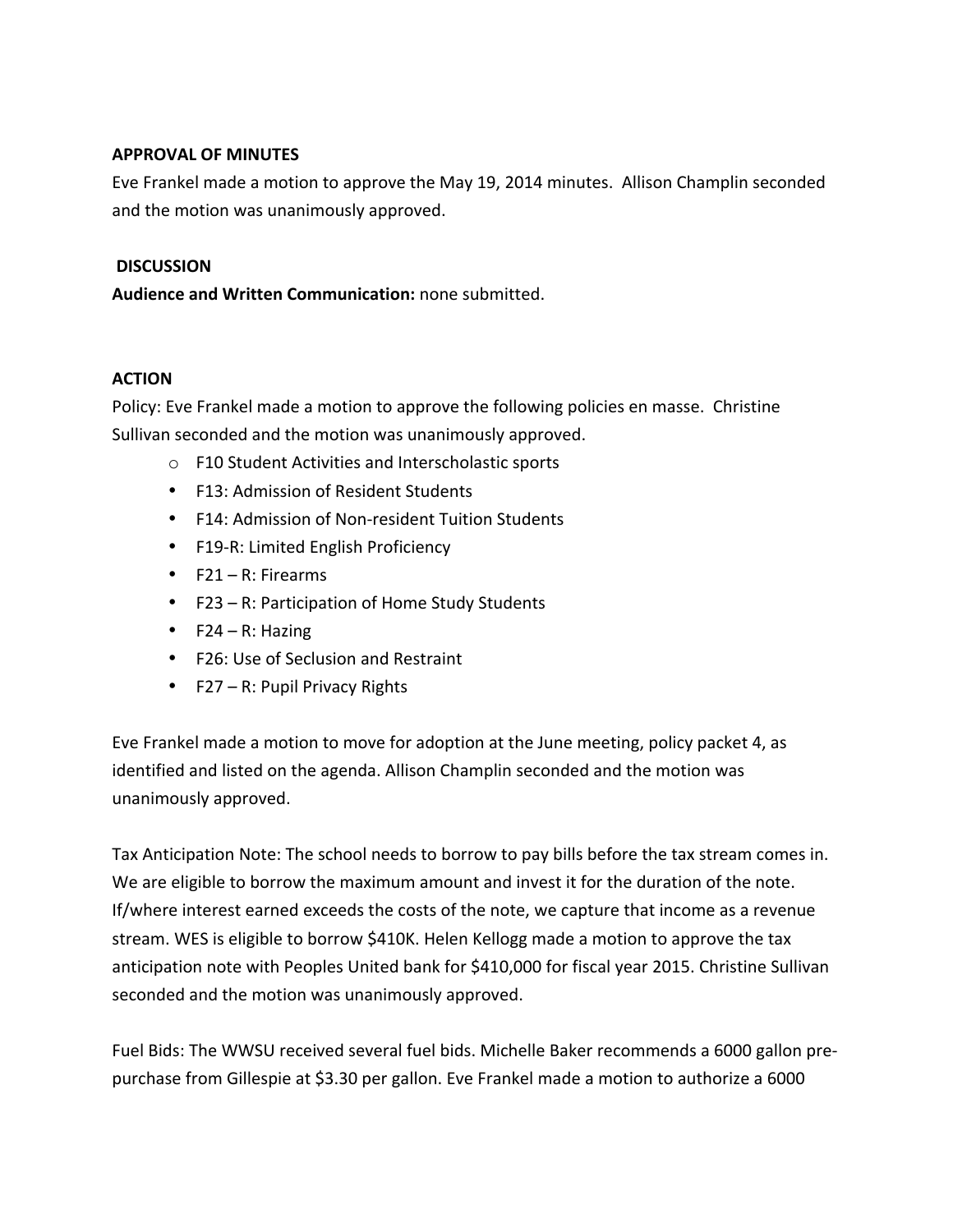gallon pre-purchase from Gillespie at \$3.30 per gallon. Rob Williams seconded and the motion was unanimously approved.

Payroll Authorization: Christine Sullivan made a motion to authorize payroll board orders in accordance with the FY 2015 Employee Contracts and Letters of Employment. Allison Champlin seconded and the motion was unanimously approved.

### **REPORTS**

Principal's Report: Kaiya is focused on communicating an excellence ROI so to speak, throughout the year through evidence of excellence. She will pursue teachers to capture evidence of excellence in their classrooms, often in students voices. The aim is to talk about and focus on excellence throughout the year. Brigid added a student survey at the end of each year or course to get feedback on what they liked, what they would like to see more of and what the teacher needs to know. Kaiya attended 3 musical performances in valley elementary schools and noted the joy and enthusiasm of our performers.

**Superintendent's Report:** Brigid spoke to the Bringham intent to produce equal opportunity and to the need to balance the offering across the state. The WWSU needs to think pre-K – 12 and what we offer students and families as a core of economic development. Quality + value = spending is the theme. It is a slow process but one that we are working on and seeing progress. **Washington West Representative Report:** Eve is looking for the top three topics to bring back to the WWSU executive committee. She anticipating governance will be key. She's also thinking about generating opportunities for creativity with our afterschool efforts and the use of other limited resources. Allison inquired about crossover opportunities between Crosset Brook and Harwood Middle School. Helen noted the success of recent shared services partnerships and the potential to carve a dedicated window at the executive committee in which opportunities or needs are surfaced for inter-district engagement.

#### **EXECUTIVE SESSION**

Rob Williams made a motion to go into executive session on matters of employment contract. Allison Champlin seconded and the board went into executive session at 7:16 pm. The board came out of executive session at 7:18.

ACTION: Helen Kellogg made a motion to accept the recommendation of the Superintendent Scheffert to offer Nancy Robinson a .1 position contract as a health teacher. Allison Champlin seconded and the motion was unanimously approved.

### **ADJOURNMENT**